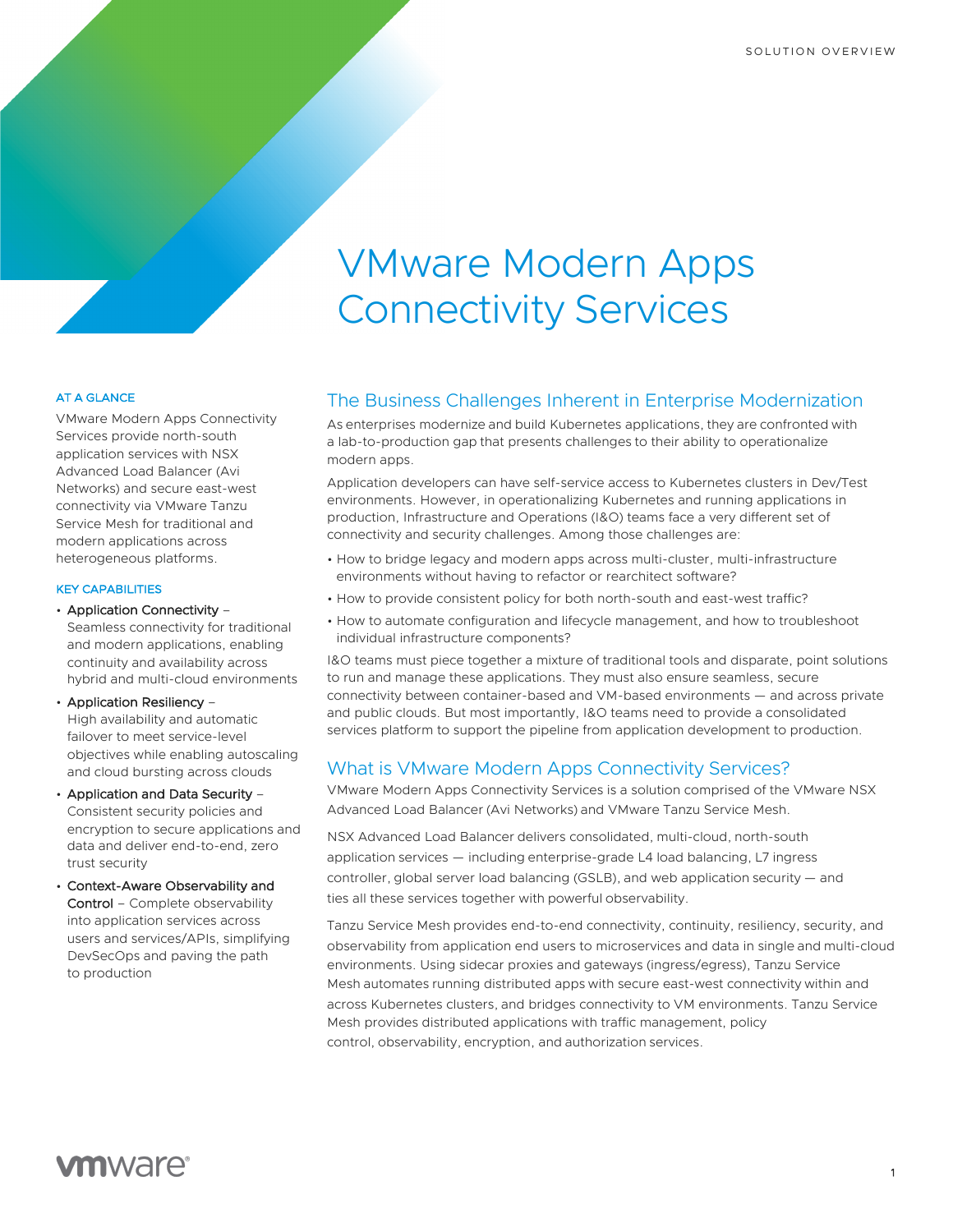

Figure 1: VMware Modern Apps Connectivity Services combine service mesh, ingress, and more to address app modernization challenges

VMware Modern Apps Connectivity Services is a powerful combination that establishes a path to modernization for enterprises by enabling secure connectivity with consistent policies for traditional and modern apps across hybrid and multi-cloud environments. The solution is built on cloud-native principles and automates the process of connecting, observing, protecting, and scaling applications across multi-site environments and clouds. Modern Apps Connectivity Services provide seamless application connectivity to discover and connect Kubernetes services across multiple clusters and clouds, as well as traditional workloads residing on VMs.

# How VMware Modern Apps Connectivity Services Powers App Modernization

Enterprises often find that refactoring specific parts of an application in place provides more practical value than rewriting the entire application. While this development technique for app modernization may provide newer versions of libraries and render future updates easier, it can also lead to the need for the updated applications to communicate with legacy workloads and databases.

Also known as the Strangler Fig Application, this modernization approach allows for application innovation to happen "in place"  $$ while allowing legacy systems to fade away gradually.

In pursuing this approach to app modernization, there are specific challenges enterprises face:

- Hybrid and Multi-Cloud Applications Application development teams make use of multiple small clusters instead of jointly sharing a single large cluster because it is easier to establish isolation and multi-tenancy. However, cross-cluster visibility can be low and implementing consistent security policies across a fleet of disparate clusters can be even more challenging. Tanzu Service Mesh solves this by automating service discovery, routing, and security across clusters and clouds.
- Application High Availability (North-South) Application teams often run the same service across clusters either in the same region for high availability or in another region for disaster recovery in order to improve application availability and meet service level objectives. However, each cloud provider comes with its own network services, making it difficult to implement consistency. With VMware Modern Apps Connectivity Services, publishing applications and managing app lifecycles can be simplified by deploying NSX Advanced Load Balancer to provide global server load balancing to all clusters to which the application is deployed. This enables automated network configurations across supported cloud providers
- Application High Availability (East-West) The individual microservices that make up the overall application can be distributed across Kubernetes clusters, even on multiple clouds with Tanzu Service Mesh. Enabled through a unique feature called Global Namespaces, Tanzu Service Mesh provides cross-cloud, cross-cluster service discovery and connectivity automation with built-in application-level security controls to connect and protect microservice applications.

# *m*ware<sup>®</sup>